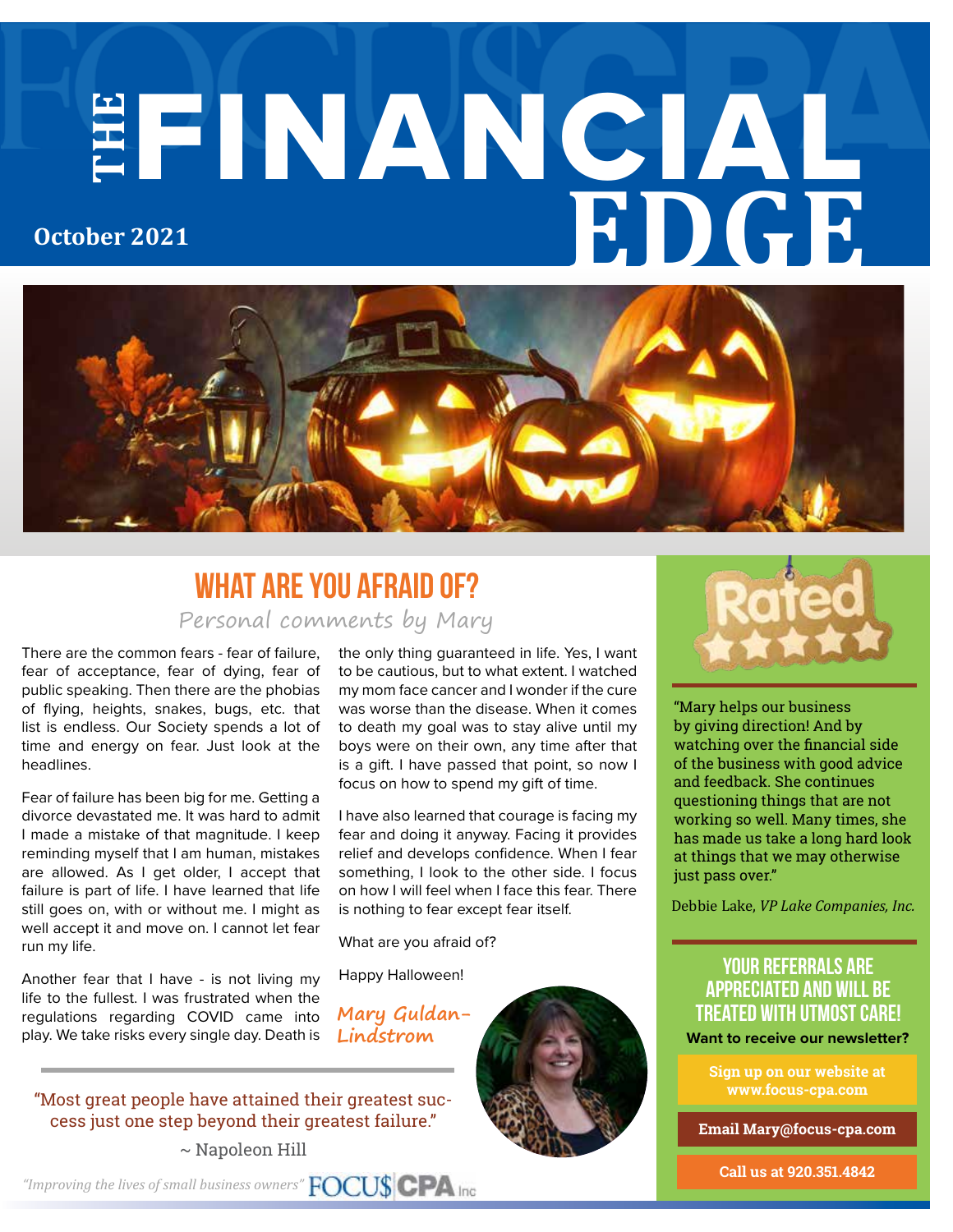# FOCU\$CPA Inc



## **The book review**

**TITLE:** The Outward Mindset **AUTHOR:** Arbinger Institute **TOPIC:** Leadership **EASY TO READ:** \$\$\$\$\$ (5 out of 5 dollars) **APPLICABLE TO SMALL BUSINESS:** \$\$\$\$\$ (5 out of 5 dollars)

**Summary:** The book offers a path to create trust, support and increased results within a team or family. Starting with an open mindset, allowing people to be responsible, remove distinctions, rethink systems and processes to energize people instead of managing objects.

**My recommendation:** This book lays out a game plan to implement the out-ward mindset. The outward mindset focuses on seeing others, adjust your results and measure your results. Love the perception



CRE

### **Research and Development Tax credit Do you qualify?**

Pages: 176 | Published: 2016

**By Mary Guldan Lindstrom CPA**

IRS has a Research & Development tax credit available. It can provide a huge tax benefit, if you meet the tests and have qualified expenses. However, most company under \$10 million in sales struggle to meet those tests.

#### **TO QUALIFY THE ACTIVITY NEEDS TO PASS A 4-PART TEST**

1. Does it relate to a new or improved business function?

2. Is it technological in nature within the physical, biological, computer or engineering sciences? 3. Are you looking for answers – will the process

work? How can it be done? Best design? 4. Is this a process of experimentation - a sim-

ulation, evaluation, confirmation of hypothesis, testing thru trial & error?

### **ONCE YOU PAST THE TEST – THEN WHAT EXPENSES QUALIFY?**

• Taxable wages paid to US employees for qualified research

- Supplies consumed and equipment used
- 65% paid to subcontractors who are directly involved

### **DOCUMENTATION NEEDED TO PASS A TAX AUDIT**

• Qualified research & development activity – description, the purpose, who pays for it, etc. It absolutely must comply with the law and hold up under audit.

• Timesheets, description of what was done, paid invoices that apply

### **CALCULATION**

The calculation is based on current years qualified expenses less 50% of the last 3 years R&D qualified expenses multiplied by 14% for Federal and 5.75% for WI. For example - \$100,000 of current year R&D expenses less (50% of the average of last 3 years R&D expenses which totaled \$150,000) times 14% = IRS tax credit of \$10,500. For WI it would be \$4312.50.

Of course, nothing is straight forward. The IRS and WI Dept of Revenue take extra steps to watch the R&D tax credits. Be sure your documentation can pass an audit.

If you have questions, please contact Ricardo, 920-351-4842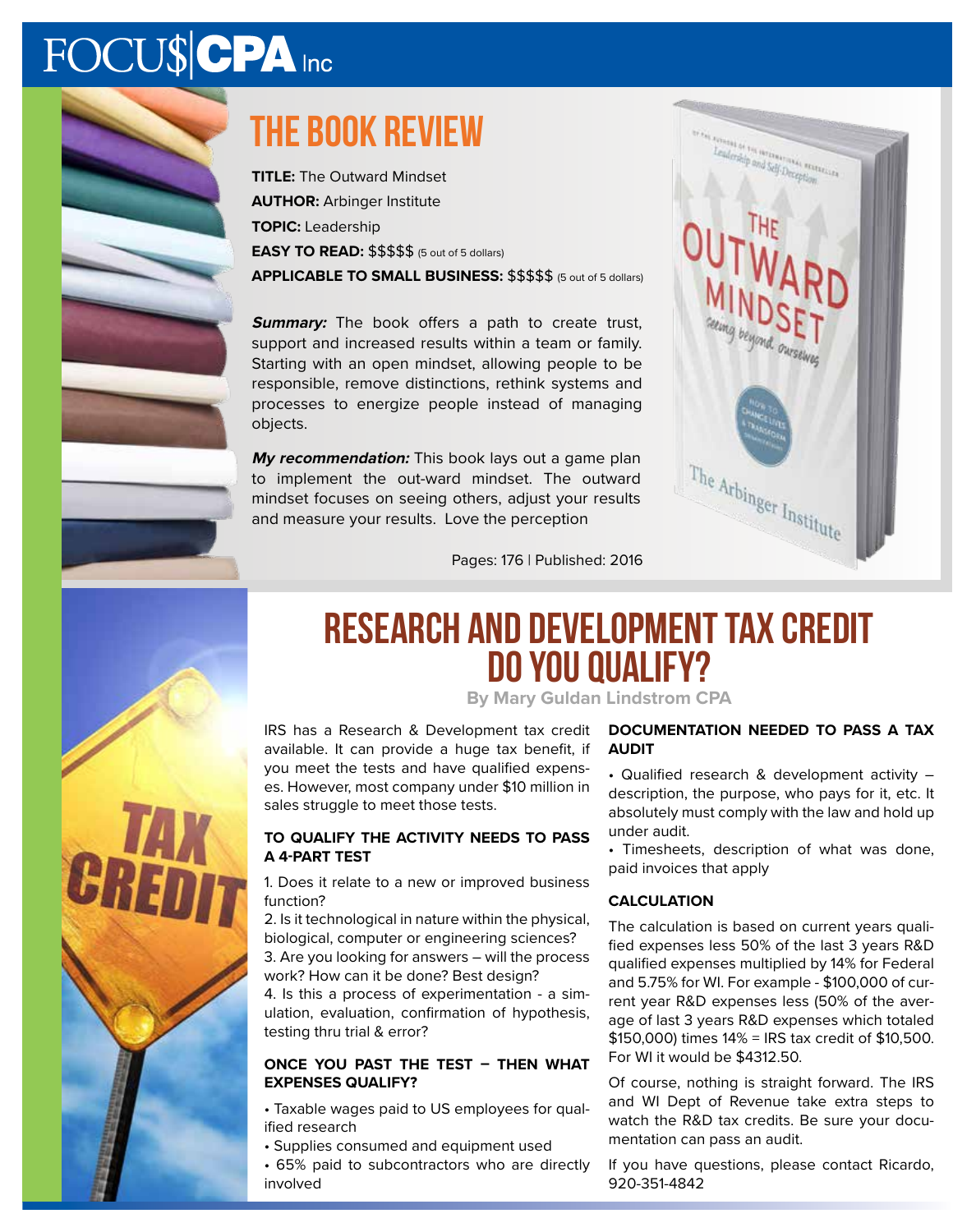### **October 2021 | The Financial Edge**



# **Manage your tax bill - business tax planning**

**By Mary Guldan-Lindstrom CPA**

As the year is coming to a close, it is time to think about taxes. As a business owner, you put blood, sweat and tears into your business every day. Now is the time to understand your unique tax situation and how to minimize your tax bill.

#### **BUSINESS OPPORTUNITIES & ISSUES**

**INVEST IN EQUIPMENT.** Need to place in service these assets by December 31. A business can write it off under tax code sec 179 up to \$1,050,000. Wisconsin does not allow bonus depreciation but does follow Federal Sec 179 limits.

**INVEST IN A COMPANY VEHICLE.** If you use your vehicle more than 50% for business consider buying one in the business. Depreciation is \$18,100 for 2020, \$16,100 for year 2, \$9,700 for year 3 and \$5,760 for year 4 and thereafter. Note that the personal portion of a business vehicle is added to your taxable wages.

**ESTABLISH OR EXPAND A RETIREMENT PLAN.** For those just starting you may be able to claim a tax credit for setup costs of SEP, SIMPLE IRA or qualified plan. Consider making a discretionary profit-sharing contribution. To be tax deductible the contribution must be made no later that the tax return file date.

#### **CLAIM ALL YOUR EXPENSES AND TAX CREDITS**

**• VEHICLE EXPENSES.** You can choose between deducting the business portion of the actual costs or deduct 56 cents per business mile. A written mileage log of business and personal miles is required to take the deduction.

**• RESTAURANT MEALS** are 100% deductible in 2021 & 2022. In an attempt to encourage busi-

For small business owners it is critical to consider your personal and business circumstances before implementing any ideas. If you have any concerns or want to reduce your tax surprise, call our office 920-351-4842 and set up a tax planning meeting.

**MAXIMIZE THE NEW DEDUCTION** for pass-through income. You could avoid paying taxes on 20% of your business income. The calculation is complex and can be an all or nothing option - so plan ahead. For those with service businesses and those with high taxable income and low wages, there are ways to increase this deduction.

**REVIEW THE COVID FUNDING YOU RE-** $\overline{5}$ **CEIVED** this year to determine what is taxable. The Paycheck Protection Program loan forgiveness isn't taxable. The Employee Retention (ERC) credit reduces your taxable wages. As a result, the ERC is taxable income. WI grants are not taxable at the WI level, but are at the Federal level.

**ELECTING TO PAY WI TAXES** at the busi- $6<sup>1</sup>$ ness level. We now have an option for S corporations to pay the WI taxes like a C corporation. The rate is a bit higher, however the WI taxes paid will reduce the Federal taxable income.

ness owners to support restaurants, meals paid to a restaurant are 100% tax deductible this year.

**• OFFICE IN THE HOME.** If you work out of your home in a space used exclusively for business you can write off a prorated amount of your home costs. The deduction is limited to the taxable income, though costs can be carried for-

### **SMALL BUSINESS OWNERS**

Do you want to avoid tax surprises, especially costly ones?

### Are you ready for the possible tax changes? Schedule a Tax Strategy/ PLANNING MEETING

We live in a very complex business world. It is difficult for business owners to wear the many hats that are required, especially when it comes to taxes. Besides being another language, the rules keep changing and the government continues to ask for more.

Before the year is done and your options are limited let's schedule a Tax Planning Meeting.

We will review your situation, estimate your tax liability, provide options to reduce your overall taxes and determine your cash needs.

**Call our office 920-351-4842 or email JODI@FOCUS-CPA.COM**

*"Improving the lives of small business owners"*